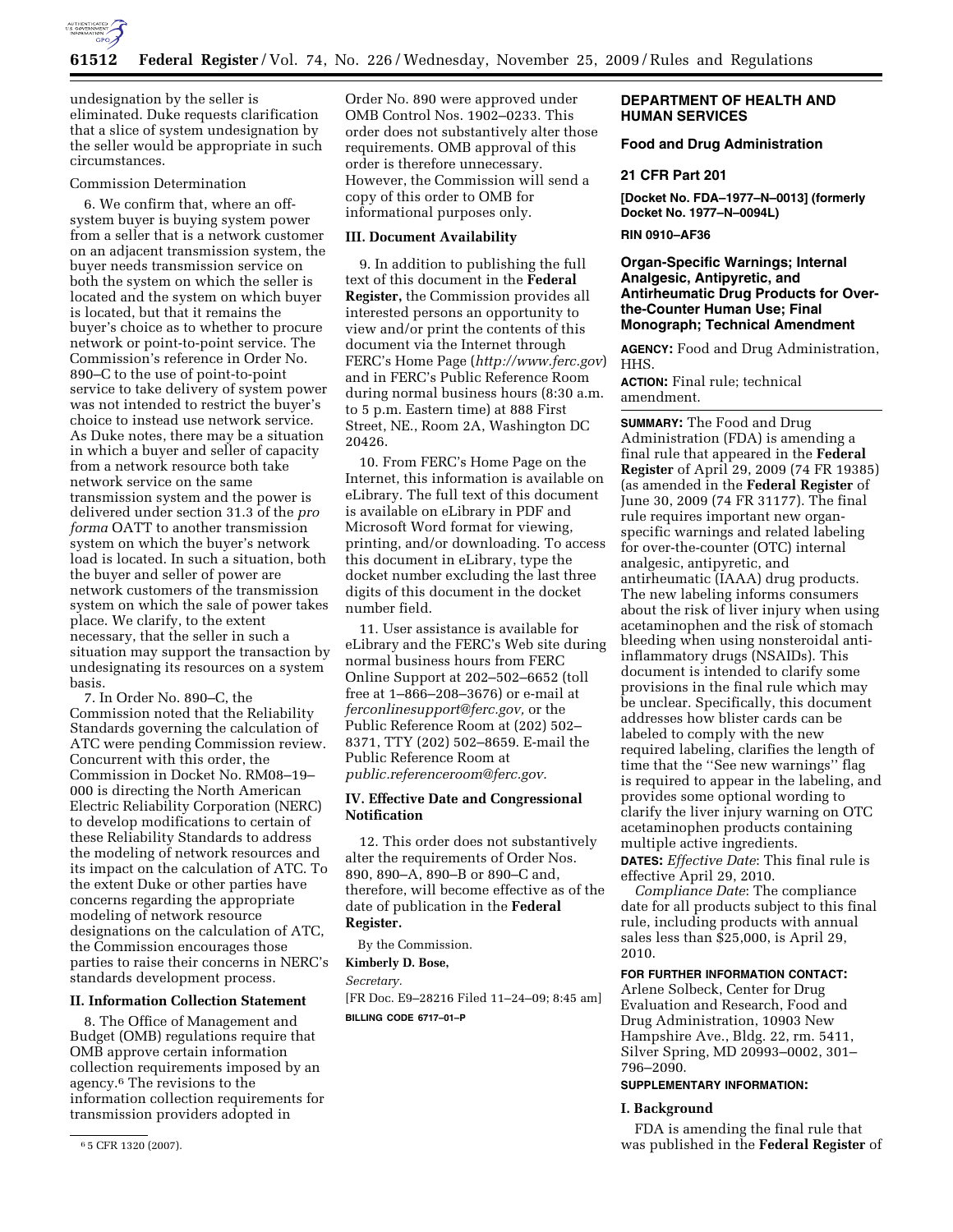April 29, 2009, (the April 29, 2009, final rule) which requires important new organ-specific warnings and related labeling for OTC IAAA drug products. The new labeling informs consumers about the risk of liver injury when using acetaminophen and the risk of stomach bleeding when using NSAIDs. After the April 29, 2009, final rule was published, we received feedback from manufacturers stating that some of the requirements in the final rule are unclear (Refs. 1 and 2). We are amending the final rule to address these issues raised by the submissions (see section II of this document). One issue involves the liver injury and stomach bleeding warnings that must appear on immediate container labeling. Another issue concerns the posting of a ''See new warnings'' flag on the principal display panel (PDP) of the retail packaging. The third issue concerns the wording of the first bulleted statement in the liver injury warning.

Publication of this document constitutes final action on the change under the Administrative Procedures Act (5 U.S.C. 553). This technical amendment merely clarifies the intent of the final rule with respect to the three minor issues raised in the submissions. FDA therefore, for good cause shown, has determined that notice and public comment are unnecessary under 5 U.S.C. 553(b)(3)(B).

# **II. April 29, 2009, Final Rule Requirements Being Addressed in This Document**

### *A. Immediate Container Labeling*

In the final rule, we require that the new liver injury and stomach bleeding warnings appear on the outer and the immediate container of the retail packaging, where applicable (§ 201.326(a)(1)(iii)(A), (a)(1)(iv)(A)(*1*), (a)(1)(v)(A), (a)(2)(iii)(A), (a)(2)(iv)(A)(*1*), and (a)(2)(v)(A) (21 CFR 201.326(a)(1)(iii)(A), (a)(1)(iv)(A)(*1*), (a)(1)(v)(A), (a)(2)(iii)(A), (a)(2)(iv)(A)(*1*), and (a)(2)(v)(A)). We received feedback from manufacturers seeking clarification of these final rule requirements for blister card packaging (Ref. 1). We did not intend for the final rule to require liver injury or stomach bleeding warnings to appear on each blister unit on a blister card. Rather, we believe it is acceptable that the appropriate warning appear on the blister card in one place, as long as the warning stays intact and readable when drug product is removed from the blister card. Therefore, in this document, we are stating explicitly that the liver injury and stomach bleeding warnings are not required to appear on each blister unit

of a blister card, as long as the appropriate warning appears on the blister card and remains intact and readable when drug is removed from the blister card. These modifications appear in § 201.326(a)(1)(iii)(A), (a)(1)(iv)(A)(*1*), (a)(1)(v)(A), (a)(2)(iii)(A), (a)(2)(iv)(A)(*1*), and  $(a)(2)(v)(A)$  in the regulatory text of this document.

We also received feedback that certain immediate containers, such as stick packs and sachets, also present space limitations for labeling and that we should not require the liver injury and stomach bleeding warnings to appear on these immediate container packages (Ref 1). We do not agree that these types of immediate containers should be exempt from the requirements in the final rule. Although these packages have limited labeling space, we believe that there is adequate space to accommodate the required warnings on these types of packages. We are also concerned that consumers may routinely remove these packages from the outer carton and, therefore, fail to see the liver injury and stomach bleeding warnings if they are only printed on the carton. For these reasons, we are not exempting these types of immediate containers from the final rule requirements.

### *B. ''See New Warnings'' Flag*

In the April 29, 2009, final rule, we require a ''See new warnings'' flag on the PDP of all OTC drug products containing acetaminophen or NSAIDs to advise consumers of the new required warnings. In the final rule, we state that ''we will require that the 'See New Warnings' flag appear on the PDP for one year after the final rule is published, rather than for the 6 or 9 months suggested by the submission'' (74 FR 19385 at 19388). We explained that ''we continue to believe that educating consumers about the risks associated with OTC IAAA drug products is very important and more likely to be successful if the flag remains on products for 1 year'' (74 FR 19385 at 19388 through 19389). In § 201.326(b) (21 CFR 201.326(b)), the final rule states: ''The labeling of any drug product subject to this section that is initially introduced or initially delivered for introduction into interstate commerce before the effective date and within 12 months after the effective date of the final rule must bear on its PDP, as defined in § 201.60, the statement 'See new warnings information.'''

We intended this provision to require that the ''See new warnings'' statement appear on the PDPs of all OTC drug products containing acetaminophen or NSAIDs that are introduced into interstate commerce by the effective

date of the final rule (i.e., by April 29, 2010). We did not intend to require the ''See new warnings'' statement for those products that are introduced into interstate commerce after the final rule effective date. We also intended the provision to require that the statement remain on the label for at least 1 year from the time the product is introduced into interstate commerce. We did not intend to require that the statement remain on the label for any longer than the 1-year period from the time of introduction into interstate commerce. For example, if the ''See new warnings'' flag is included on the PDP of a product introduced into interstate commerce 6 months after publication of the final rule (i.e., October 29, 2009), then the flag must remain on the PDP for a full year (i.e., until October 29, 2010). To make this requirement clear, we are modifying § 201.326(b) in the regulatory text of this document.

# *C. Liver Injury Warning for OTC Acetaminophen Products Containing Multiple Active Ingredients*

In the April 29, 2009, final rule, we require a liver injury warning for all OTC drug products containing acetaminophen. The introductory sentence and first bulleted statement of this warning state: ''This product contains acetaminophen. Severe liver damage may occur if you take [bullet] more than the [insert maximum number of daily dosage units] in 24 hours, which is the maximum daily amount \* \* \*''. Our intention was that the warning would prevent consumers from taking more than 4 grams (g) of an OTC acetaminophen product daily, the proposed maximum safe daily dose for OTC acetaminophen. After the final rule was published, we received feedback from manufacturers of OTC acetaminophen products who were concerned that consumers may be confused about the warning on OTC acetaminophen containing multiple active ingredients (e.g., cold-cold/ analgesic combination products) (Refs. 1 and 2). For some combination products, the maximum number of daily dosage units may be limited by an active ingredient other than acetaminophen in the products. In such cases, the maximum number of daily dosage units result in a maximum daily dose of acetaminophen which is significantly below 4 g. To clarify that the maximum number of daily dosage units may not be the maximal daily dose of acetaminophen, we are allowing the optional statement ''for this product'' at the end of the first bulleted statement: ''more than [insert maximum number of daily dosage units] in 24 hours, which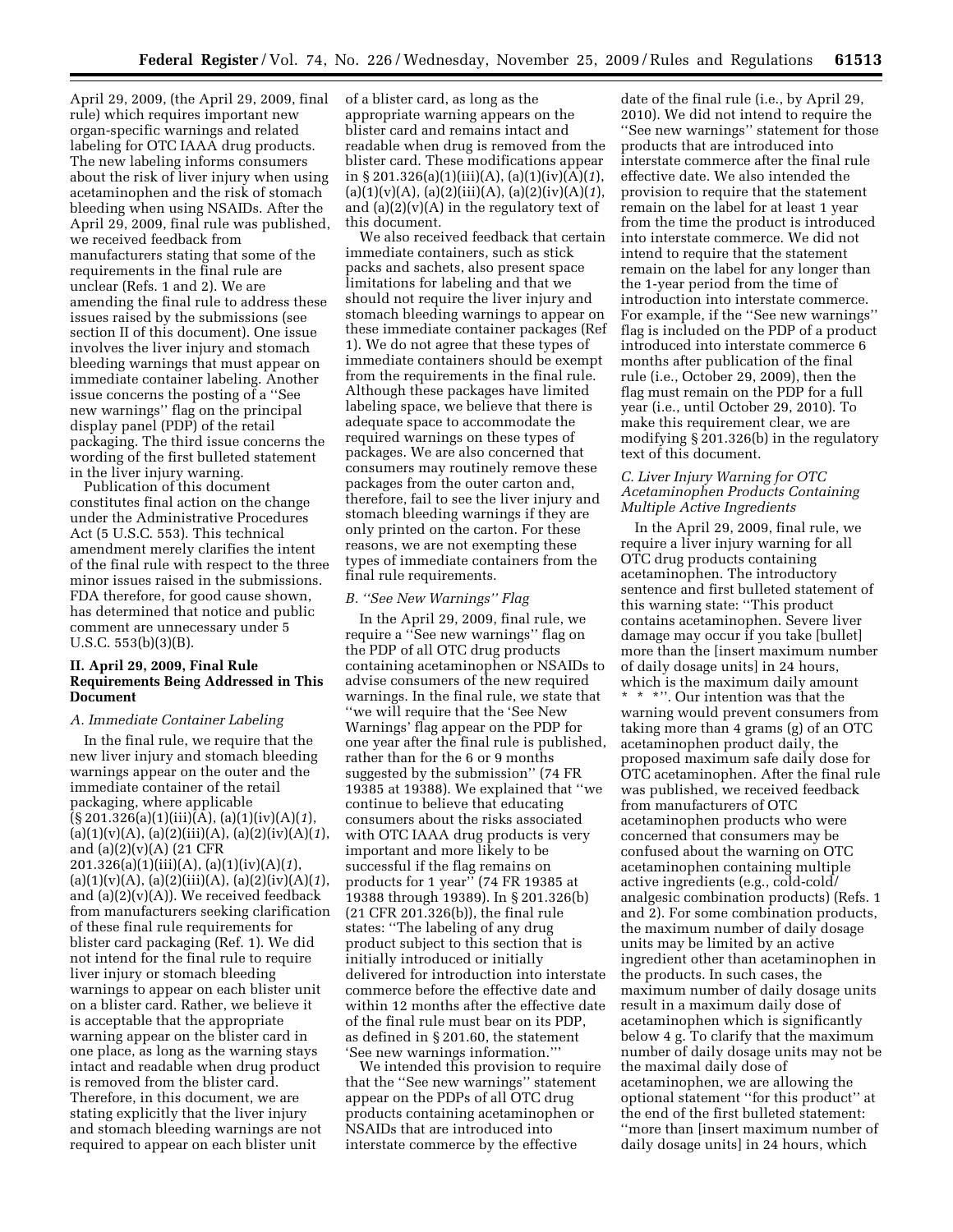is the maximum daily amount'' [optional: ''for this product'']. We agree with manufacturers that this revision will clarify the warning for OTC acetaminophen products containing multiple active ingredients.

### **III. Request for Enforcement Discretion**

We received feedback requesting that we exercise enforcement discretion for manufacturers of OTC combination acetaminophen products so that they could revise the first bulleted statement of the liver injury warning to clarify that the maximum number of daily dosage units may not be the maximal daily dose of acetaminophen for those products (Ref. 2). As discussed in section II.C of this document, we are allowing the optional statement ''for this product'' at the end of the first bulleted statement: ''more than [insert maximum number of daily dosage units] in 24 hours, which is the maximum daily amount.'' The request asked us to exercise enforcement discretion until we revise this bulleted statement in the final rule. Because we are amending this bulleted statement in this document, the request that we exercise enforcement discretion is no longer applicable.

### **IV. Analysis of Impacts**

We have examined the impacts of this rule under Executive Order 12866 and the Regulatory Flexibility Act (5 U.S.C. 601–612), and the Unfunded Mandates Reform Act of 1995 (Public Law 104–4). Executive Order 12866 directs agencies to assess all costs and benefits of available regulatory alternatives and, when regulation is necessary, to select regulatory approaches that maximize net benefits (including potential economic, environmental, public health and safety, and other advantages; distributive impacts; and equity). We believe that this rule is not a significant regulatory action under the Executive order.

The Regulatory Flexibility Act requires agencies to analyze regulatory options that would minimize any significant impact of a rule on small entities. Our April 29, 2009, final rule requires important new organ-specific warnings (i.e., liver injury and stomach bleeding warnings) and related labeling for OTC drug products containing acetaminophen and NSAIDs to advise consumers of potential risks and when to consult a doctor (74 FR 19385). We are amending the final rule in this document to clarify some of the labeling requirements specified in the final rule. Three amendments are being made. One amendment specifies that manufacturers of OTC acetaminophen and NSAID drug products are not required to put the

liver injury or stomach bleeding warning on each blister unit of a blister card as long as the appropriate warning appears on the blister card and remains intact and readable when drug is removed from the blister card (§ 201.326(a)(1)(iii)(A), (a)(1)(iv)(A)(*1*), (a)(1)(v)(A), (a)(2)(iii)(A), (a)(2)(iv)(A)(*1*), and  $(a)(2)(v)(A)$ . The second amendment specifies that the ''See new warnings'' flag (§ 201.326(b)) must remain on the label for at least 1 year from the time the manufacturer puts the statement on the PDP. The third amendment clarifies the liver injury warning on OTC acetaminophen products containing multiple active ingredients. We examined the impacts of the amended labeling requirements described in this document when we developed the April 29, 2009, final rule. We determined that the final rule would not have a significant impact on a substantial number of small entities. Because this amendment does not add any new requirements that were not considered in developing the final rule, we do not believe this rule will have a significant economic impact on a substantial number of small entities.

Section 202(a) of the Unfunded Mandates Reform Act of 1995 requires that agencies prepare a written statement, which includes an assessment of anticipated costs and benefits, before proposing ''any rule that includes any Federal mandate that may result in the expenditure by State, local, and tribal governments, in the aggregate, or by the private sector, of \$100,000,000 or more (adjusted annually for inflation) in any one year.'' The current threshold after adjustment for inflation is \$133 million, using the most current (2008) Implicit Price Deflator for the Gross Domestic Product. We do not expect the final rule as amended to result in any 1 year expenditure that would meet or exceed this amount.

# **V. Paperwork Reduction Act of 1995**

We conclude that the labeling requirements in this document are not subject to review by the Office of Management and Budget because they do not constitute a ''collection of information'' under the Paperwork Reduction Act of 1995 (44 U.S.C. 3501 *et seq.*). Rather, the labeling statements are a ''public disclosure of information originally supplied by the Federal government to the recipient for the purpose of disclosure to the public'' (5 CFR 1320.3(c)(2)).

# **VI. Environmental Impact**

We have determined under 21 CFR 25.31(a) that this action is of a type that does not individually or cumulatively

have a significant effect on the human environment. Therefore, neither an environmental assessment nor an environmental impact statement is required.

### **VII. Federalism**

FDA has analyzed this final rule in accordance with the principles set forth in Executive Order 13132. Section 4(a) of the Executive order requires agencies to ''construe \* \* \* a Federal statute to preempt State law only where the statute contains an express preemption provision or there is some other clear evidence that the Congress intended preemption of State law, or where the exercise of State authority conflicts with the exercise of Federal authority under the Federal statute.'' The sole statutory provision giving preemptive effect to the final rule is section 751 of the Federal Food, Drug, and Cosmetic Act (21 U.S.C. 379r).

We believe that we have complied with all of the applicable requirements under the Executive order and have determined that the preemptive effects of this rule are consistent with Executive Order 13132.

### **VIII. References**

The following references have been placed on display in the Division of Dockets Management (HFA–305), Food and Drug Administration, 5630 Fishers Lane, rm. 1061, Rockville, MD 20852 and may be seen by interested persons between 9 a.m. and 4 p.m., Monday through Friday.

- 1. FDA–1977–N–0013–0039.
- 2. FDA–1977–N–0013–0040.

### **List of Subjects in 21 CFR Part 201**

Drugs, Labeling, Reporting and recordkeeping requirements.

■ Therefore, under the Federal Food, Drug, and Cosmetic Act and under authority delegated to the Commissioner of Food and Drugs, 21 CFR part 201, (as added in the **Federal Registers** of April 29, 2009, and amended June 30, 2009), is amended as follows:

### **PART 201—LABELING**

■ 1. The authority citation for 21 CFR part 201 continues to read as follows:

**Authority:** 21 U.S.C. 321, 331, 351, 352, 353, 355, 358, 360, 360b, 360gg–360ss, 371, 374, 379e; 42 U.S.C. 216, 241, 262, 264.

■ 2. Section 201.326, (as added at 74 FR 19385, April 29, 2009, and amended at 74 FR 31177, June 30, 2009) is further amended by revising paragraphs  $(a)(1)(iii)(A), (a)(1)(iv)(A)(I), (a)(1)(v)(A),$ (a)(2)(iii)(A), (a)(2)(iv)(A)(*1*), (a)(2)(v)(A), and (b) to read as follows: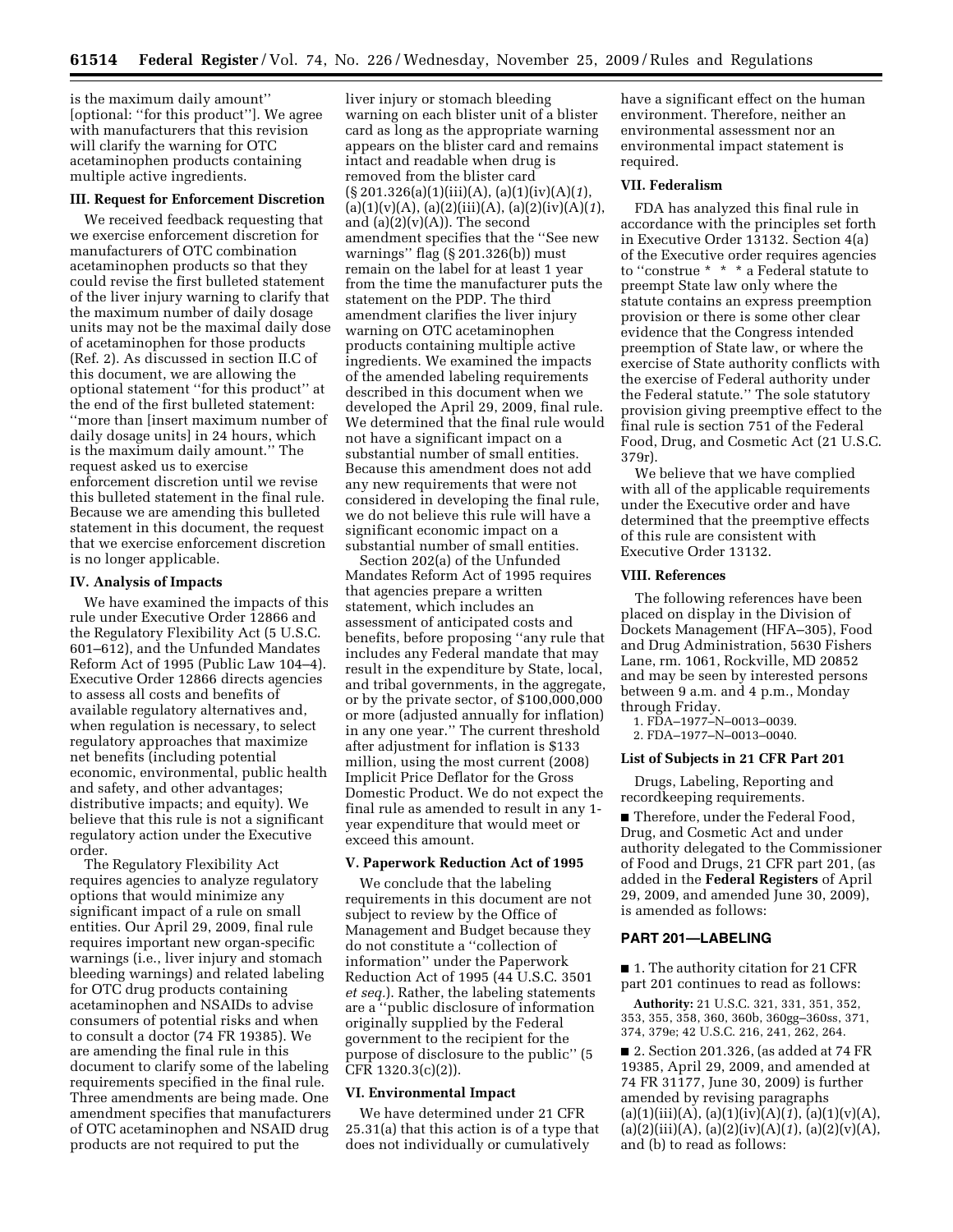#### **§ 201.326 Over-the-counter drug products containing internal analgesic/antipyretic active ingredients; required warnings and other labeling.**

- $(a) * * * *$
- $(1) * * * *$
- $(iii) * * * *$

(A) The liver warning states ''Liver warning [heading in bold type]: This product contains acetaminophen. Severe liver damage may occur if you take [bullet] more than [insert maximum number of daily dosage units] in 24 hours, which is the maximum daily amount [optional: 'for this product'] [bullet] with other drugs containing acetaminophen [bullet] 3 or more alcoholic drinks every day while using this product''. This ''Liver'' warning must be the first warning under the ''Warnings'' heading. For products that contain both acetaminophen and aspirin, this ''Liver'' warning must appear after the ''Reye's syndrome'' and ''Allergy alert'' warnings in § 201.66(c)(5)(ii)(A) and (c)(5)(ii)(B) and before the ''Stomach bleeding'' warning in paragraph (a)(2)(iii)(A) of this section. If there is an outer and immediate container of a retail package, this warning must appear on both the outer and immediate containers. If the immediate container is a blister card, the warning must appear on the blister card and remain intact and readable when drug product is removed from the blister card. The warning does not need to be included on each blister unit.

- \* \* \* \* \*
- $(iv) * * * *$
- $(A) * * * *$

(*1*) The liver warning states ''Liver warning [heading in bold type]: This product contains acetaminophen. Severe liver damage may occur if your child takes [bullet] more than 5 doses in 24 hours, which is the maximum daily amount [optional: 'for this product'] [bullet] with other drugs containing acetaminophen''. This ''Liver'' warning must be the first warning under the ''Warnings'' heading. If there is an outer and immediate container of a retail package, this warning must appear on both the outer and immediate containers. If the immediate container is a blister card, the warning must appear on the blister card and remain intact and readable when drug product is removed from the blister card. The warning is not required to be included on each blister unit.

- \* \* \* \* \*
	- $(v) * * * *$

(A) The liver warning states ''Liver warning [heading in bold type]: This product contains acetaminophen. Severe liver damage may occur if

[bullet] adult takes more than [insert maximum number of daily dosage units] in 24 hours, which is the maximum daily amount [optional: 'for this product'] [bullet] child takes more than 5 doses in 24 hours [bullet] taken with other drugs containing acetaminophen [bullet] adult has 3 or more alcoholic drinks everyday while using this product.'' If there is an outer and immediate container of a retail package, this warning must appear on both the outer and immediate containers. If the immediate container is a blister card, the warning must appear on the blister card and remain intact and readable when drug product is removed from the blister card. The warning is not required to be included on each blister unit.

- \* \* \* \* \* (2) \* \* \* \* \* \* \* \*
	- (iii) \* \* \*

(A) The stomach bleeding warning states ''Stomach bleeding warning [heading in bold type]: This product contains an NSAID, which may cause severe stomach bleeding. The chance is higher if you [bullet] are age 60 or older [bullet] have had stomach ulcers or bleeding problems [bullet] take a blood thinning (anticoagulant) or steroid drug [bullet] take other drugs containing prescription or nonprescription NSAIDs (aspirin, ibuprofen, naproxen, or others) [bullet] have 3 or more alcoholic drinks every day while using this product [bullet] take more or for a longer time than directed''. This ''Stomach bleeding'' warning must appear after the ''Reye's syndrome'' and ''Allergy alert'' warnings in  $\S 201.66(c)(5)(ii)(A)$  and (c)(5)(ii)(B). For products that contain both acetaminophen and aspirin, the acetaminophen ''Liver'' warning in paragraph (a)(1)(iii) of this section must appear before the ''Stomach bleeding'' warning in this paragraph. If there is an outer and immediate container of a retail package, this warning must appear on both the outer and immediate containers. If the immediate container is a blister card, the warning must appear on the blister card and remain intact and readable when drug product is removed from the blister card. The warning is not required to be included on each blister unit.

\* \* \* \* \* (iv) \* \* \*  $(A) * * * *$ 

(*1*) The stomach bleeding warning states ''Stomach bleeding warning [heading in bold type]: This product contains an NSAID, which may cause severe stomach bleeding. The chance is higher if your child [bullet] has had stomach ulcers or bleeding problems

[bullet] takes a blood thinning (anticoagulant) or steroid drug [bullet] takes other drugs containing prescription or nonprescription NSAIDs (aspirin, ibuprofen, naproxen, or others) [bullet] takes more or for a longer time than directed''. The ''Stomach bleeding'' warning must appear after the ''Reye's syndrome'' and ''Allergy alert'' warnings in  $\S 201.66(c)(5)(ii)(A)$  and  $(c)(5)(ii)(B)$ . If there is an outer and immediate container of a retail package, this warning must appear on both the outer and immediate containers. If the immediate container is a blister card, the warning must appear on the blister card and remain intact and readable when drug product is removed from the blister card. The warning is not required to be included on each blister unit. \* \* \* \* \*

 $(v) * * * *$ 

(A) The Stomach bleeding warning states ''Stomach bleeding warning [heading in bold type]: This product contains an NSAID, which may cause severe stomach bleeding. The chance is higher if the user [bullet] has had stomach ulcers or bleeding problems [bullet] takes a blood thinning (anticoagulant) or steroid drug [bullet] takes other drugs containing prescription or nonprescription NSAIDs (aspirin, ibuprofen, naproxen, or others) [bullet] takes more or for a longer time than directed [bullet] is age 60 or older [bullet] has 3 or more alcoholic drinks everyday while using this product''. The ''Stomach bleeding'' warning must appear after the ''Reye's syndrome'' and ''Allergy alert'' warnings in  $\S 201.66(c)(5)(ii)(A)$  and  $(c)(5)(ii)(B)$ . If there is an outer and immediate container of a retail package, this warning must appear on both the outer and immediate containers. If the immediate container is a blister card, the warning must appear on the blister card and remain intact and readable when drug product is removed from the blister card. The warning is not required to be included on each blister unit.

\* \* \* \* \*

(b) *New warnings information statement*. The labeling of any drug product subject to this section that is initially introduced or initially delivered for introduction into interstate commerce before or on April 29, 2010, must bear on its PDP, as defined in § 201.60, the statement ''See new warnings information''. This statement must appear highlighted (e.g., fluorescent or color contrast) or in bold type, be in lines generally parallel to the base on which the package rests as it is designed to be displayed, and be in one